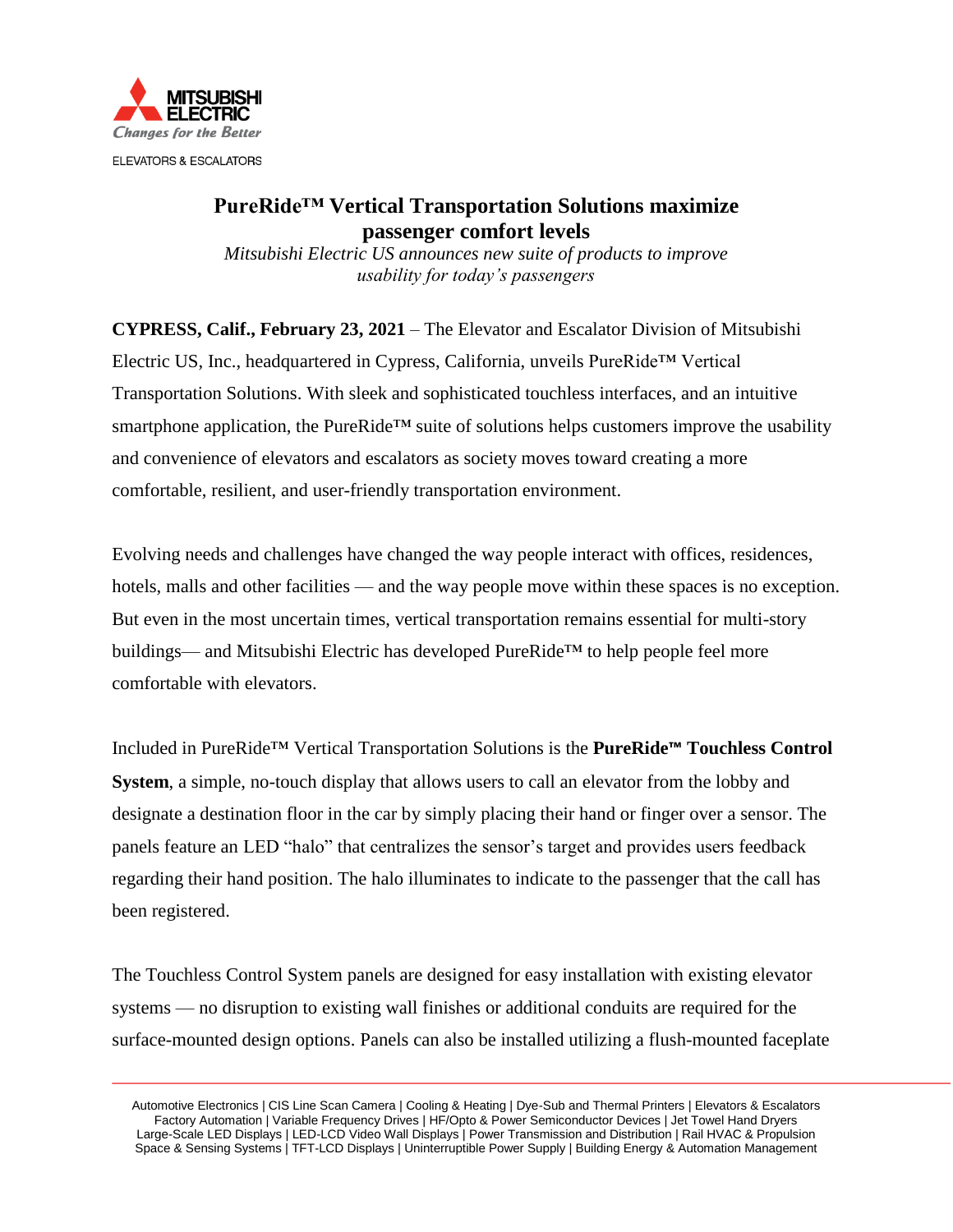using a new or existing recessed box. Plus, they may be installed in conjunction with the building's access control system, whether existing or newly installed.

The PureRide™ suite also includes the **Touch Free Smartphone Elevator Call System\***— a smartphone application that works with destination dispatch systems and buildings' access control systems to allow passengers to summon a car from their phone while inside the building. The application displays both the assigned elevator as well as its current status. It also sends an alert to the passenger as the car approaches, resulting in less crowded waiting areas and improved rider comfort.

"At Mitsubishi Electric we recognized early that despite the past year's societal changes, vertical transportation would remain essential, and we moved promptly as an organization to ensure we address the new needs of our riders," said Chris Cole, national sales and marketing manager, Mitsubishi Electric US, Inc., Elevator and Escalator Division. "Keeping with the high standards we've set for safe rides and reliable equipment, our PureRide™ solutions help building owners increase comfort levels and ease of use for their tenants and occupants."

"We are very pleased to be able to offer these solutions to our customers," adds Erik Moeller, western region manager, Mitsubishi Electric US, Inc., Elevator and Escalator Division. "Building owners nationwide have expressed a strong desire to better protect the riding public and our PureRide™ products help them achieve that."

As customers' needs change and evolve, Mitsubishi Electric continuously strives to find more innovative and effective solutions to meet those needs, which now include PureRide™ Vertical Transportation Solutions. Learn more about Mitsubishi Electric US, Inc., elevators and escalators at [www.MitsubishiElevator.com.](http://www.mitsubishielevator.com/)

*<sup>\*</sup> Available where allowed by local code authorities. Please consult your local Mitsubishi Electric branch office for more details.*